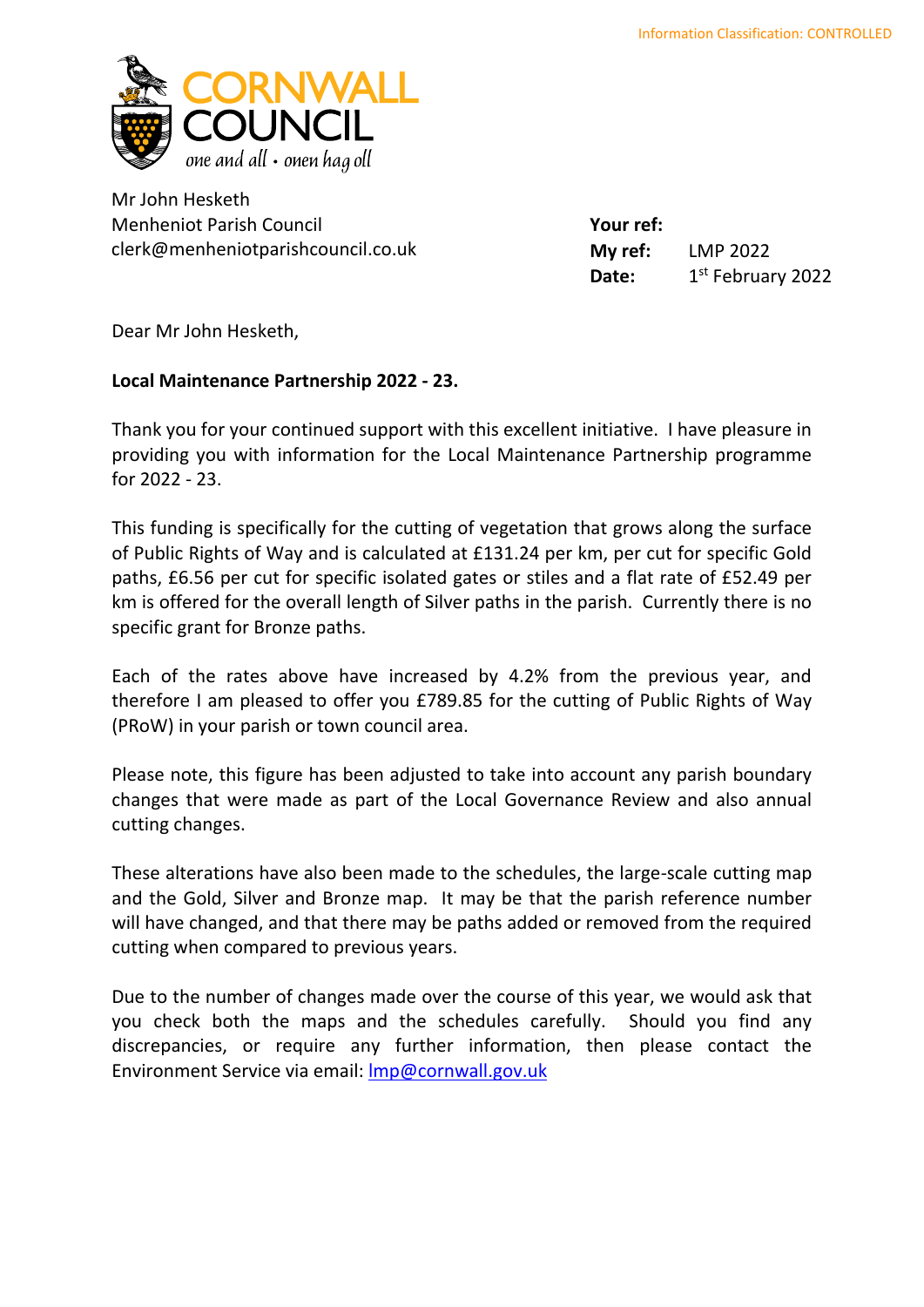

\*\*The figures given in the schedule were calculated using a 2% grant increase rather than the 4.2% increase, and so they will be lower than the grant total given above. If you wish to adjust the schedule, multiply the figures in the Grants Payments column by 1.022. The grant offer above is the correct amount<sup>\*\*</sup>

In addition to this letter, you should find the following documents attached to this email:

- **Parish Schedule** schedule of cutting lengths and eligible costs.
- **Contractor summary of cutting** this details cutting lengths only; please copy as necessary and pass to your contractor asking them to note the dates that they undertake each cut and return it to you with their invoice.
- **Digitised Public Rights of Way Maps** illustrating the Gold, Silver and Bronze path cutting regimes for the Parish. Please make these available to your contractor to use with their schedule so that they can locate areas that require cutting.
- **Information Sheets** LMP Frequently Asked Questions, Risk Management Note for the Local Maintenance Partnership and Small Works Contract.
- **Invoice Template**  Please use this template when you are ready to submit your invoice.
- **Acceptance of offer form** To be signed and returned confirming your acceptance.

If you would like to accept this offer, sign your acceptance form and return it to me within one month of the date of this letter to  $\text{Imp@cornwall.gov.uk}$ 

Due to restricted office access, we would ask that you do not send the form back in the post, but via email. If you do not have access to a scanner, then we would accept a photo of the signed form, or an email stating your acceptance.

On receipt of your acceptance, we will send you a Purchase Order in April 2022.

You will need this as a reference to be able to invoice us for the funds once the final cutting is complete. Your invoice must be supported by copies of your contractor invoices and their completed cutting schedule.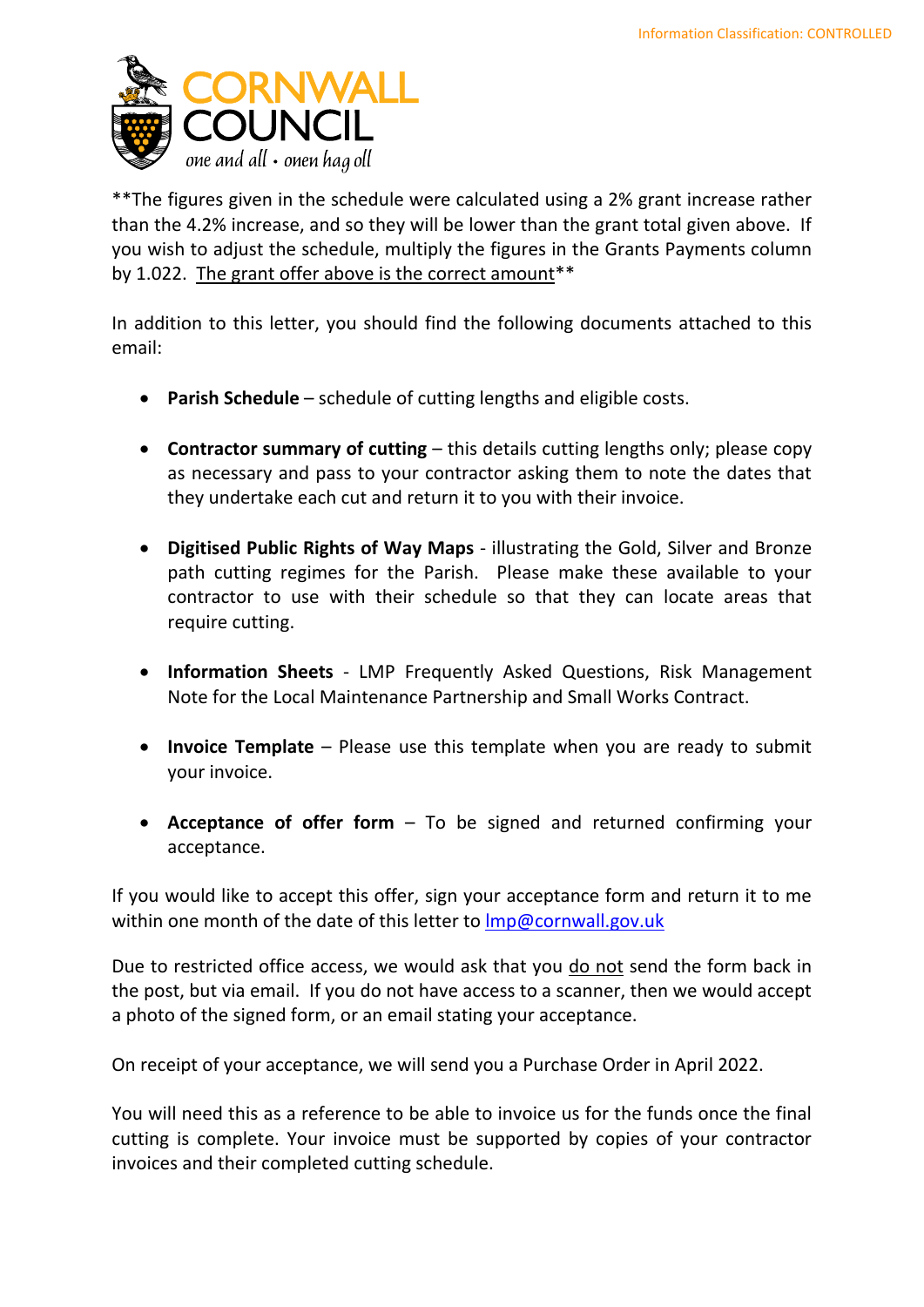

In order to aid our finance team, we would request that all of the invoices are submitted no later than 30<sup>th</sup> November 2022.

We look forward to continuing to work in partnership with you. The interim Chair of Cornwall Countryside Access Forum, Nick Jeans, is pleased to support this initiative. The Forum is an organisation which is independent of Cornwall Council and advises the Council on improving access to the countryside. Further information about the Forum is available on the Council's website.

[http://www.cornwall.gov.uk/environment-and-planning/countryside/cornwall](http://www.cornwall.gov.uk/environment-and-planning/countryside/cornwall-countryside-access-forum/)[countryside-access-forum/](http://www.cornwall.gov.uk/environment-and-planning/countryside/cornwall-countryside-access-forum/)

If you have any questions about the scheme in general, please do not hesitate to contact me.

Yours sincerely

**Donald Martin Countryside Team Leader Natural Environment Service Cornwall Council** [lmp@cornwall.gov.uk](mailto:lmp@cornwall.gov.uk)